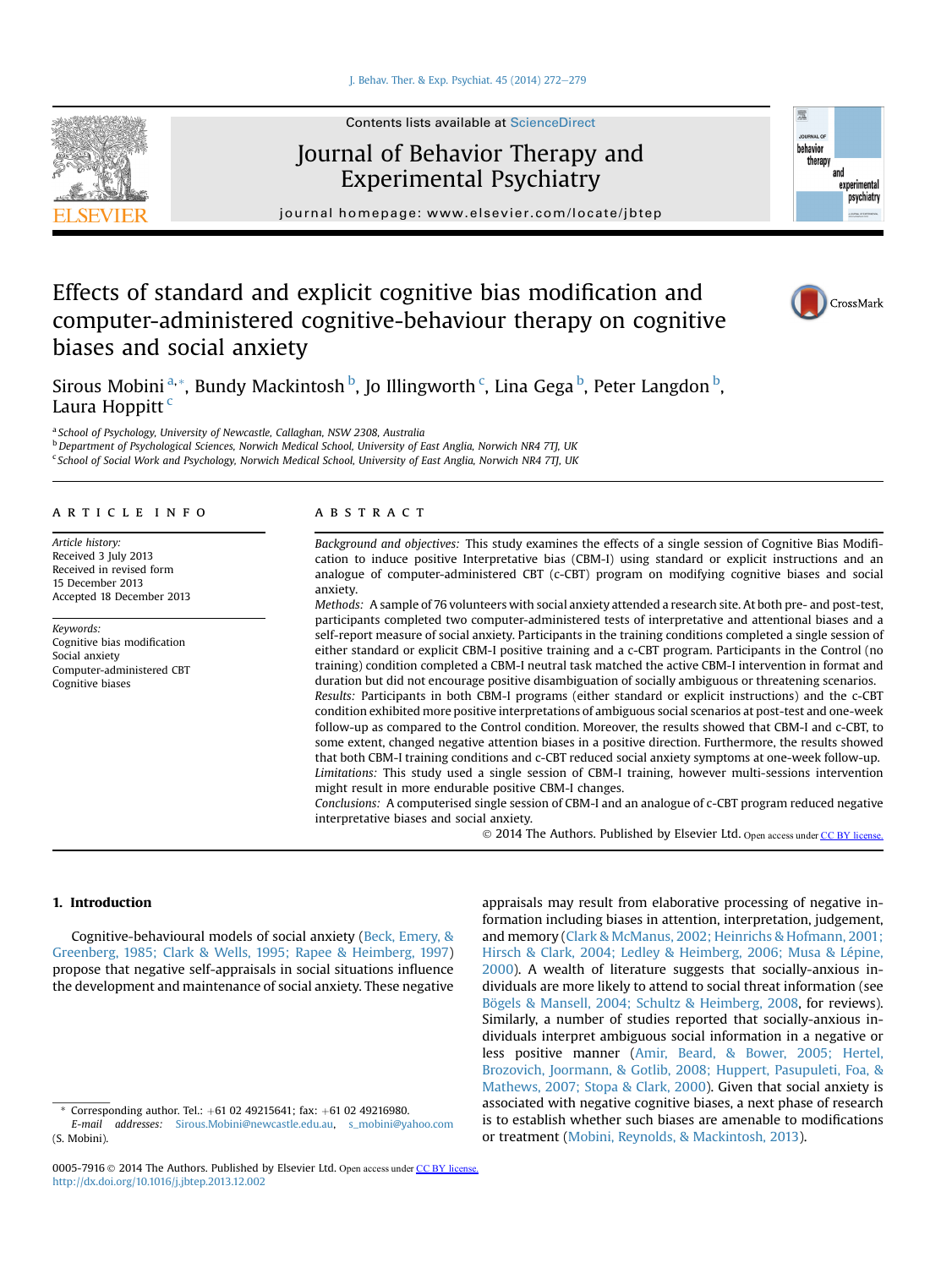Cognitive Bias Modification for interpretative biases (CBM-I) method is a text-based computerised task aimed at systematically training individuals to interpret emotionally ambiguous information in a particular direction [\(Mathews & Mackintosh, 2000\)](#page-7-0). Subsequently, laboratory studies have developed a number of CBM interventions to directly modify cognitive biases associated with anxiety via repeated practice on computerised cognitive tasks (see [Beard, 2011](#page-7-0)). This line of research suggests that it is possible to experimentally manipulate (or 'train') interpretation bias in healthy volunteers (e.g., [Mackintosh, Mathews, Yiend, Ridgeway, & Cook,](#page-7-0) [2006; Mathews & Mackintosh, 2000; Yiend, Mackintosh, &](#page-7-0) [Mathews, 2005\)](#page-7-0). So far, a few published studies have used CBM procedures to modify interpretation biases in participants who have social anxiety (e.g., [Beard & Amir, 2008; Murphy, Hirsch,](#page-7-0) [Mathews, Smith, & Clark, 2007; Turner, Hoppitt, Hodgekin,](#page-7-0) [Mackintosh, & Fowler, 2011\)](#page-7-0). The results of these studies have shown that it is possible to induce positive interpretations in socially-anxious individuals and reduce social anxiety symptoms.

Although these CBM studies have reported successful modifications of interpretative bias, the method invariably avoids providing explicit instructions about the intention of the training. Instead, repeated practice is provided in which participants are guided to take a particular interpretation and they typically are not explicitly informed of the training contingency. This is based on the assumption that the training contingency is registered standardly and exerts an incidental impact on processing selectivity ([Mathews](#page-7-0) [& Mackintosh, 2000\)](#page-7-0). If CBM-I operates at a more habitual level, then it may be resistant to manipulation by verbal instructions. Despite anticipating a continuing role for incidental learning in many CBM variants, it may be likely that the judicious use of explicit instructions at times will enhance conscious processing of the training materials, and hence enhancing CBM efficacy. A few recent studies using different variants of CBM with explicit instructions reported beneficial effects of CBM delivery [\(Krebs,](#page-7-0) [Hirsch, & Mathews, 2010; Schartau, Dalgleish, & Dunn, 2009;](#page-7-0) [Watkins, Baeyens, & Read, 2009\)](#page-7-0). [Watkins et al. \(2009\)](#page-7-0) explicitly told participants with dysphoria that the training exercises were designed to reduce their negative thinking and thereby reduce depression. Participants in [Schartau et al.](#page-7-0)'s (2009) study were required to systematically practice appraising events so as to reduce the negative affect they experienced. Similarly, in the present study participants in the explicit CBM-I condition were made aware of the intention of the CBM positive training, however, unlike two previous studies they were not asked to practice the training materials at home [\(Watkins et al., 2009](#page-7-0)) or transfer what they learned to day-to-day experience [\(Schartau et al., 2009](#page-7-0)). More recently, using an attentional variant of CBM Krebs and colleagues ([Krebs et al., 2010\)](#page-7-0) found that providing participants with explicit instructions about the relationship between word valence and target location in a dot-probe task resulted in more effective attention modification.

Nevertheless, it should be noted that directly instructing participants to process information in a certain way could have a paradoxical effect [\(Wegner & Schneider, 2003](#page-7-0)). Consistent with this view, it is suggested that explicit instructions to selectively avoid specific categories of information may sometimes be unhelpful in CBM approaches [\(MacLeod, Martinez, & Williams, 2009\)](#page-7-0). However, the validity of this assumption has not yet been tested adequately by a direct comparison between standard and explicit instructions in CBM-I training. It is not yet clear whether the provision of explicit instructions about the purpose of the training in the CBM-I paradigm developed by [Mathews and Mackintosh \(2000\)](#page-7-0) would enhance or compromise the training effects on interpretative bias and social anxiety. The first aim of this study was, therefore, to assess the effects of standard vs. explicit instructions methods of the CBM-I training on interpretive bias and social anxiety in a high socially-anxious anxious sample.

There is a juxtaposition between the CBM-I approach which operates through standard learning and other established therapies, such as cognitive-behaviour therapy (CBT), in which patients are made consciously aware of the thought-emotion link as a mechanism for therapeutic change and are encouraged to actively engage in modifying unhelpful thinking and misinterpretations in order to feel less anxious or depressed. Franklin and colleagues found that group CBT reduced negative interpretation bias in socially phobic individuals [\(Franklin, Huppert, Langner, Leiberg, &](#page-7-0) [Foa, 2005\)](#page-7-0). However, no study has yet compared two versions of CBM-I methods (standard vs. explicit) and CBT in modification of cognitive biases in social anxiety. For the purpose of comparing CBM-I approach with a more explicit therapeutic intervention, an analogue of computer-administered CBT (c-CBT) program was developed and used in this study. Thus, the second aim of the present study was to investigate whether CBM-I induced changes are comparable with a treatment method whereby participants were directly educated about and subsequently made fully aware of the role of negative thinking in causing and maintaining social anxiety.

A third and final aim of the study was to examine whether any positive effects caused by CBM-I training or c-CBT are specific to interpretation biases or these changes can also affect the earlier stage of information processing, i.e., attention allocation. [Beck and](#page-7-0) [Clark \(1997\)](#page-7-0) introduced a three-stage model of information processing of anxiety consisting of (a) initial registration, (b) immediate preparation, and (c) secondary elaboration. It is assumed that attentional bias operates at the early stages of information processing which are responsible for initial orienting to, and rapid detection of, threat in the environment [\(Beck & Clark,1997; McNally,](#page-7-0) [1995\)](#page-7-0). In contrast, interpretative bias appears to operate at the later stages of information processing, possibly 'immediate preparation', which are responsible for interpreting and judging about the threat in the environment. Thus, the recognition of a negative stimulus leads to the immediate preparation stage involving the activation of the primal mode. [Beck and Clark \(1997\)](#page-7-0) suggested that automatic anxious thoughts and biased cognitive processing result from the activation of the orienting and primal threat modes at the earlier stages of information processing. One of the questions to be investigated is whether modification of one of the cognitive processes, i.e., attention or interpretation, can result in changes in the other aspect of cognitive processing. In a study, White and colleagues found that individuals trained to attend to threat were more likely than individuals in a placebo training group to interpret ambiguous information in a threat-related manner [\(White, Suway, Pine, Bar-Haim, &](#page-7-0) [Fox, 2011\)](#page-7-0). These data suggest that the preferential allocation of attention towards threat in the initial stages of information may result in a cascade of subsequent processing biases. However, it is not clear whether modification of negative interpretative biases can deactivate negative attentional deployment. Thus, bias modification procedures targeting both attention and interpretation biases would have clinical implications for the treatment of anxiety disorders (see [Mobini & Grant, 2007; Mobini et al., 2013\)](#page-7-0). One can assume that developing more benign and positive interpretations of ambiguous situations may modify the orienting mode towards threat and reduce negative attentional biases.

To our knowledge, no study has yet compared the effects of two methods of CBM-I (standard vs. explicit instructions) and an analogue of computer-administered CBT (c-CBT) on modifying cognitive biases in social anxiety. Taken together, using experimental methodology, the present study aims to investigate three interesting research questions: 1) whether providing explicit instructions in CBM-I training can enhance its effects on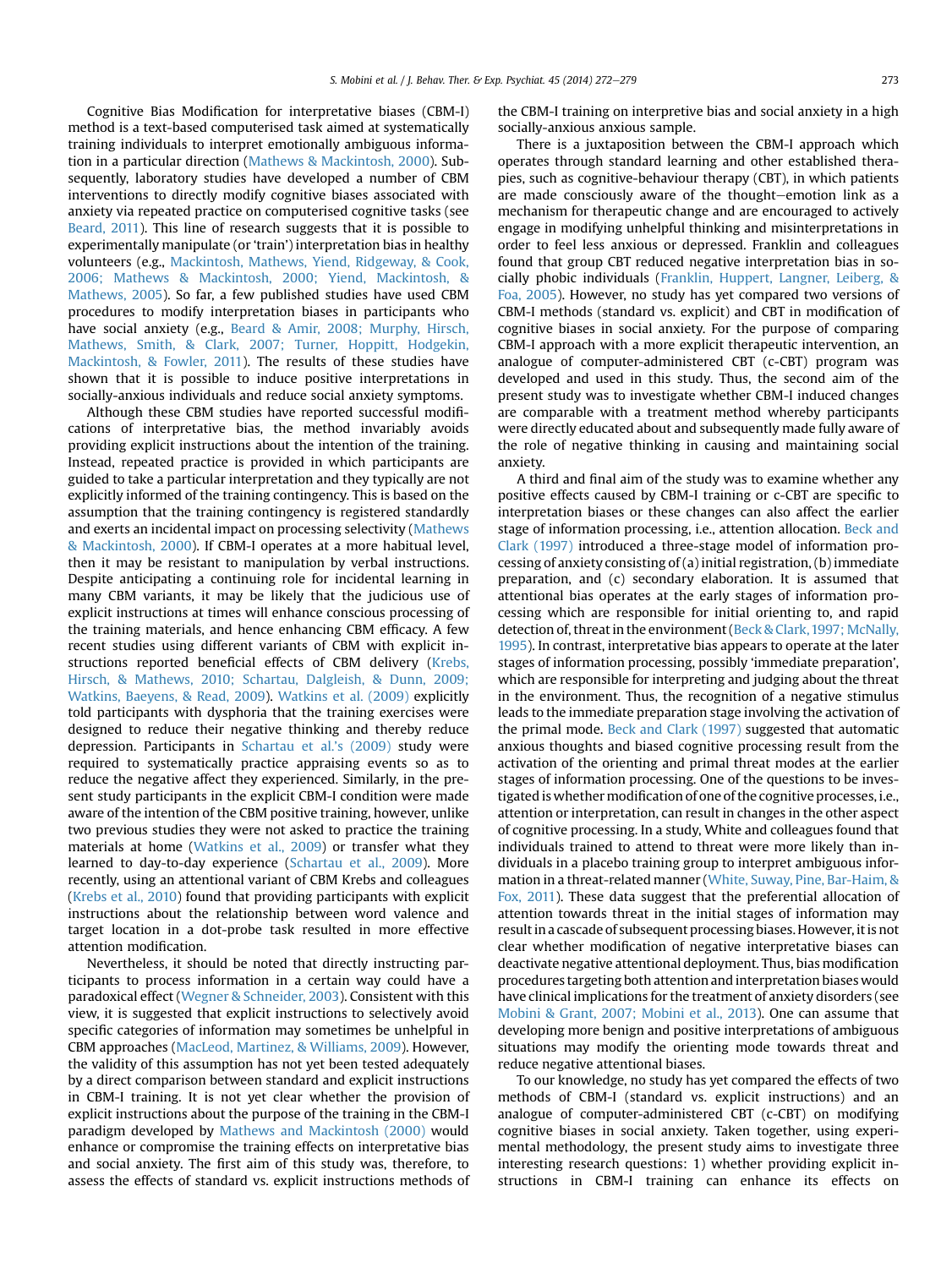<span id="page-2-0"></span>interpretative biases over the standard CBM-I training, 2) whether the standard or explicit CBM-I positive training is more (or less) effective, if any, than the computer-administered CBT (c-CBT) program in reducing cognitive biases and social anxiety, and 3) finally whether any changes in interpretative bias after the treatment conditions can lead to changes in attentional biases. In general, it was hypothesised that both standard and explicit CBM-I training programs would reduce a negative interpretation bias and social anxiety in socially-anxious participants and that providing explicit instructions about the purpose of training would enhance the positive effects of CBM-I training. Also, we hypothesised that similar to CBM-I conditions, the c-CBT program would reduce a negative interpretation bias and social anxiety. Finally, it was hypothesised that positive changes in interpretative biases would decrease attentional bias towards negative stimuli.

# 2. Material and methods

#### 2.1. Participants

Seventy-six ( $N = 76$ ) socially-anxious volunteers aged between 18 and 60 who were recruited from the student and staff populations at the University of East Anglia (UEA, United Kingdom) took part in this study (see Table 1 for demographic information).

#### 2.2. Design

The design of the study was a mixed experimental design with type of treatment (Standard CBM-I, Explicit CBM-I, c-CBT, and Control no training CBM-I) a between-subjects factor and measures of attentional and interpretative biases and social anxiety scores in three time intervals (pre-test, post-test and one-week follow-up) as within-subject factors. Participants were allocated into the training and control conditions through the computer-generated randomisation procedure.

#### 2.3. Social anxiety assessment

Fear of Negative Evaluation Scale (FNE, [Watson & Friend, 1969\)](#page-7-0). The FNE comprises 30 true-false items that refer to expectation and distress related to negative evaluation from others in social situations. It demonstrates good internal consistency  $(\alpha = 0.88 - 0.94)$  and test–retest reliability over a 1-week period  $(r = 0.94)$  as well as good discriminative validity for social anxiety ([Oei, Kenna, & Evans, 1991\)](#page-7-0). Participants who scored 17 or higher on the FNE were invited to take part in the study. A cut-off score of 17 on the FNE has been shown to be associated with high social anxiety [\(Stopa & Clark, 2001\)](#page-7-0).

#### 2.4. Interpretative bias assessment

The interpretation bias was assessed individually using a textbased encoding task in which participants were presented with a

#### Table 1

| Demographic information for each group. |  |  |  |  |
|-----------------------------------------|--|--|--|--|
|-----------------------------------------|--|--|--|--|

|                                         | Standard CBM-I Explicit CBM-I c-CBT<br>$(n = 19)$ | $(n = 19)$                                       | $(n = 19)$                                                            | Control<br>$(n = 19)$        |
|-----------------------------------------|---------------------------------------------------|--------------------------------------------------|-----------------------------------------------------------------------|------------------------------|
| Age M(SD) 25 (12)<br>Gender<br>(female) | 13 (68%)                                          | 21(3)<br>14 (74%)                                | 25(9)<br>15 (79%)                                                     | 23(8)<br>14 (74%)            |
| Ethnicity                               | 18 Caucasian<br>1 African                         | 17 Caucasian<br>1 White/<br>Caribbean<br>1 Asian | 15 Caucasian<br>1 White/Caribbean 2 Asian<br>1 Asian/White<br>2 Asian | 16 Caucasian<br>1Asian/White |

number of ambiguous social scenarios and their interpretation of these passages was assessed. This task has been widely used in a number of studies investigating interpretative biases in anxiety (e.g., [Hertel et al., 2008; Mackintosh et al., 2006; Mathews &](#page-7-0) [Mackintosh, 2000\)](#page-7-0). A recent study demonstrated that the interpretative bias task is capable of differentiating between high and low levels of neuroticism ([Salemink & van den Hout, 2010](#page-7-0)).

Participants were presented with 15 ambiguous social scenarios and instructed to imagine themselves in the situation while reading each description as if they were actually there. Each scenario ended ambiguously to allow participants to apply their own spontaneous interpretation to the meaning of the passage. After participants read all 15 scenarios, they were presented with identifying title of each ambiguous scenario along with four interpretations in an individually randomised order representing four different interpretations of each previously presented ambiguous scenario, one at a time. Two of these four sentences were target sentences matches in meaning the positive and the negative potential interpretation of the preceding ambiguous scenario. The remaining two were foils, which did not correspond to either possible interpretation of this preceding ambiguity but were positively and negatively valenced. Foils were included to assess any wider priming effects of training indicating a potential response bias for endorsing any information of a certain emotional valence. Participants were asked to rate each sentence according to how closely it corresponded in meaning to what was described in the preceding scenario. They made this rating using a 4-point Likert scale ranging from 1 (very different in meaning) to 4 (very similar in meaning). Three different versions of interpretation bias measure were used over 3 phases, pre and post-tests and follow-up, in a counterbalanced order.

# 2.5. Attentional bias task

The dot probe task was used to measure attentional bias. This task is based on the idea that subjects tend to be faster to respond to a probe stimulus (e.g., a small dot) that is presented in an attended, rather than unattended, region of a visual display [\(MacLeod,](#page-7-0) [Mathews, & Tata, 1986\)](#page-7-0). For the purpose of this study, a total of 108 word pairs, with members matched in terms of letter length and frequency of usage, were selected from a larger initial pool which included word pairs taken from similar studies (e.g., [Asmundson & Stein, 1994; Pishyar et al., 2004\)](#page-7-0). Each set of the dot probe task consisted of 36 word pairs. For each set a threat word was paired with its corresponding neutral word to make 12 negative-neutral pairs (e.g., boring vs. billet) and 12 physical sensation-neutral word pairs (e.g., vomiting vs. modified). Similarly, each positive word was paired with its corresponding neutral word to make 12 positive-neutral word pairs (e.g., hopeful vs. harvest).

Each trial commenced with the 500-ms central presentation of the fixation cue " $+++$ ." Immediately following termination of this display, the target and neutral members of a word pair were presented simultaneously for 500 ms, one just above and one just below the fixation position. The word pairs appeared in the middle of the computer screen with a 3 cm vertical distance between the two words and the instructed viewing distance of 60 cm. The target word appeared with equal probability in the upper screen location or lower screen location. Upon the termination of this word pair display, one of two probes, a small symbol pointing either to the left  $(>)$  or to the right  $(<)$ , immediately appeared in the location previously occupied by a randomly determined character in either word. These signs remained on the screen until the participant pressed the key. In the 8 practice trials presented at the start of the task, participants received feedback (Correct or Incorrect) for their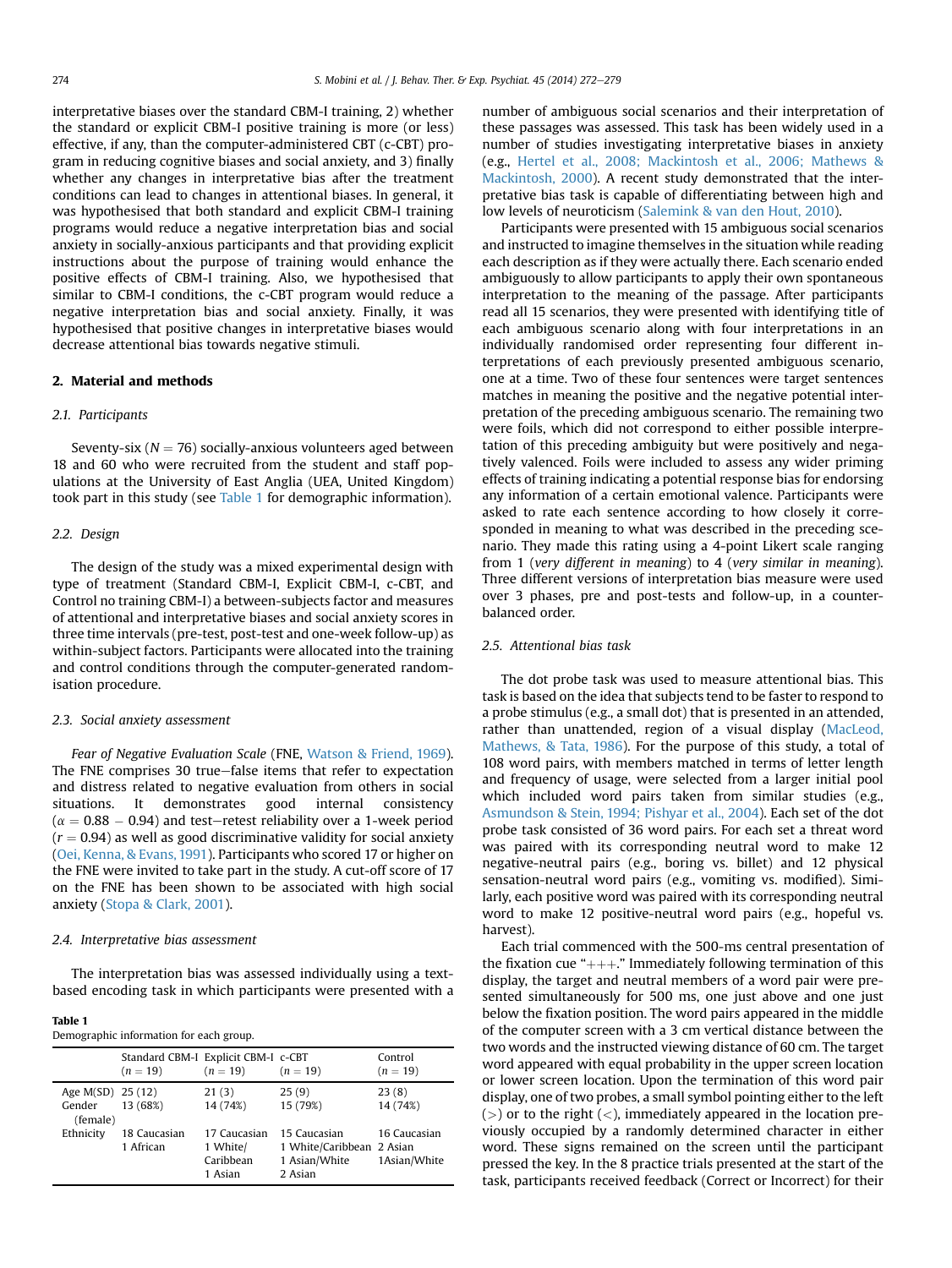responses. Probe identity was determined randomly on each trial. Participants were required to discriminate probe identity as quickly as possible, by pressing the "z" key if it points to the left and the "m" key if it points to the right. Participants were instructed to use their right hand to press "m" and left hand to press "z" keys on a keyboard. The probe stimulus remained on the screen until the programme detected this response, after which the screen was cleared, and the next trial commenced 500 ms later.

# 2.6. Cognitive bias modification to induce positive interpretation (CBM-I)

CBM-I method was a text-based computerised task in which participants were trained during a number of trials to consistently resolve ambiguous social situations in favour of either positive or neutral outcomes via completion of word stems [\(Mathews &](#page-7-0) [Mackintosh, 2000; Murphy et al., 2007](#page-7-0)). The CBM-I positive training group had 100 passages (ambiguous social scenarios related to social interactions and social performance) that were four lines in length. Participants were instructed to imagine themselves in the situation while reading each passage as if they were actually there. This is in line with Holmes and colleagues findings that mental imagery is more effective than verbal training in inducing positive mood [\(Holmes, Mathews, Dalgleish, &](#page-7-0) [Mackintosh, 2006\)](#page-7-0). The passages were designed to stay emotionally ambiguous until the last word (presented as a fragment, e.g.,  $fri-d-y$ ), that would always disambiguate the passage in a positive way (friendly).

In contrast to the standard CBM-I condition in which participants were given the usual minimal instructions, in explicit CBM-I participants were explicitly instructed that they would see emotionally ambiguous scenarios, and to do well on the task they should try and resolve the scenarios in a positive way. While the general instructions were identical in both CBM-I programs, the following instruction was provided for the participants in the explicit CBM-I group: "In the main task, each situation will begin emotionally ambiguously but turn out well in the end (like the final practice item). If you bear in mind that all the situations end positively this will help you with the task."

### 2.7. Control no training condition

In this control (no training) condition, the passages were similar to those used in the CBM-I training condition, with the critical exception that these passages did not communicate ambiguous scenarios, amenable to positive or negative interpretation, but unambiguous scenarios that are all emotionally neutral in tone.

# 2.8. Computer-administered CBT for social anxiety (c-CBT)

The c-CBT program used in this study was developed based on cognitive models of social anxiety ([Beck et al., 1985; Clark & Wells,](#page-7-0) [1995; Rapee & Heimberg, 1997\)](#page-7-0). The self-help materials were adapted from self-help CBT-based guidebooks for social anxiety ([Antony & Swinson, 2008; Butler, 2008\)](#page-7-0) and modified for use via computer in a very condensed way. This program was revised based on the feedback from a pilot study with a small number of volunteers prior to using in the main study. The final c-CBT program was presented as 55 PowerPoint slides on the PC monitor in text format with relevant visual prompts on each slide to encourage selfreflection. The c-CBT program was an alternative intervention to compare the CBM-I effects with an analogue of computerised CBT.

The c-CBT for social anxiety was comprised of 3 main parts including 1) psychoeducation about CBT and social anxiety, 2) socialising to CBT model of social anxiety and the role of anxietyprovoking thoughts, assumptions and core beliefs in causing and maintaining social anxiety, and 3) overcoming social anxiety using behavioural and cognitive strategies. Throughout the program participants were encouraged to reflect on their cognitions and identify their negative automatic thoughts in social situations using an imagery method. They were taught about the role of cognitive distortions in avoidance behaviour and how their fear of social situations can be maintained. The maintenance cycle was discussed along with some behavioural and cognitive strategies to break this cycle. Each part ended with a quiz consisting of seven relevant questions for participants to answer. The aim of these quizzes was to encourage participants to concentrate on the training materials and consolidate their learning; in answering these quizzes they were told that this is not a test of their learning. The duration of completion of this program was approximately  $45 - 50$  min.

#### 3. Results

The participants' demographic information for each group is depicted in [Table 1.](#page-2-0) The four groups did not differ from each other in terms of age,  $F(3,73) = .29$ ,  $p = .66$  and as shown in the [Table 1](#page-2-0) gender and ethnicity of the participants were evenly distributed across four study groups.

## 3.1. Interpretation bias

Participants' recognition ratings of disambiguated versions of the final sentences of the test scenarios were the main measure of interest to show the persistence of any training effects. The mean ratings for each participant were calculated across the four different sentence type: negative target, positive target, negative foil, and positive foil. Three bias scores for each participant (Pretest, Post-test, one-week follow-up) were calculated by subtracting the mean recognition rating for the negative targets from the mean recognition ratings for the positive targets. This gave each participant three bias scores that could range from  $-3$  to  $+3$ , with a negative score indicating a negative bias and a positive score representing a positive bias. Similar bias scores were calculated by subtracting the mean recognition rating for the negative foils from the mean recognition ratings for the positive foils.

Table 2 summarises the bias scores for target and foil sentences (positive and negative) for each group at pre-test, post-test and one-week follow-up. It was hypothesised that socially-anxious individuals in the CBM-I and c-CBT conditions would demonstrate an increase in positive interpretations (and reduction in negative interpretations) of ambiguous scenarios as compared to the control

#### Table 2

Means (M) and standard errors (SE) of bias scores for the target and foil sentences for each group at pre-test, post-test, and one-week follow-up ( $N = 76$ ). Negative scores represent less positive interpretations of new ambiguous social scenarios and positive scores represent more positive interpretations of these scenarios.

|           | Standard CBM-I | <b>Explicit CBM-I</b> | $c$ -CBT           | Control     |
|-----------|----------------|-----------------------|--------------------|-------------|
| Pre-test  |                |                       |                    |             |
| Targets   | $-.65(.13)$    | $-.42(.19)$           | $-.42(.17)$        | $-.47(.22)$ |
| Foils     | .10(0.07)      | .13(.11)              | .17(.12)           | .09(.14)    |
| Post-test |                |                       |                    |             |
| Targets   | $.15*(.13)$    | $.53^*$ (.18)         | $.14*(.13)$        | $-.32(.22)$ |
| Foils     | .14(.07)       | .22(.10)              | .33(.16)           | .03(.10)    |
| Follow-up |                |                       |                    |             |
| Targets   | $.28^*$ (.14)  | $.48^{**}$ (.21)      | $.34^{\ast}$ (.12) | $-.37(.22)$ |
| Foils     | .10(0.06)      | .19(0.08)             | .23(.13)           | .09(.15)    |

Note: Significant differences are shown between each group (Standard CBM-I, Explicit CBM-I, c-CBT and Control) and the Control Condition (Bold).  $*p < .05, **p < .01.$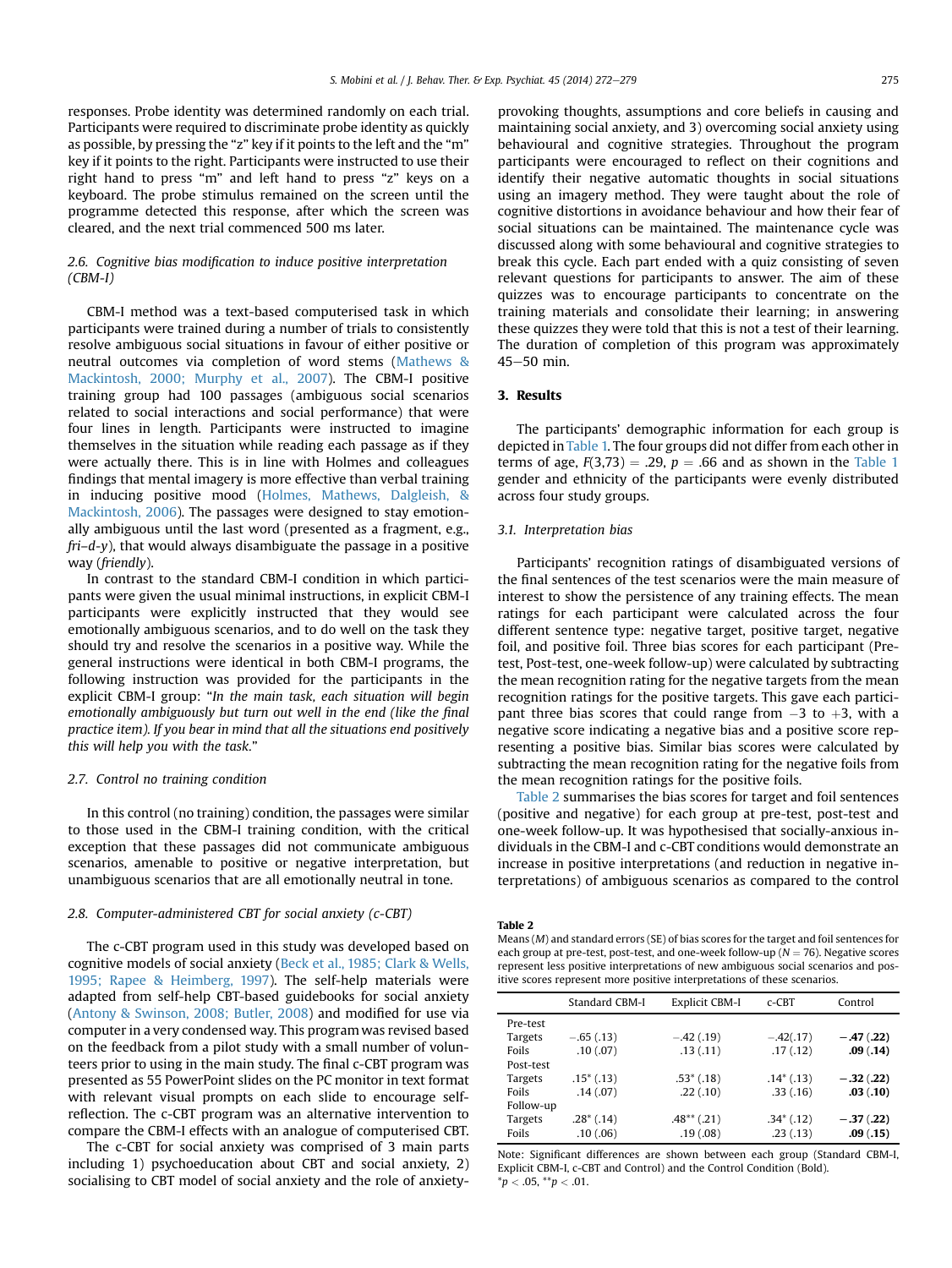condition. To test this hypothesis, the mean values of bias scores were entered into an omnibus three-way mixed ANOVA with Group (standard CBM-I, explicit CBM, c-CBT, Control) as a betweensubjects factor and Time (pre-test, post-test, and follow-up), Sentence Type (targets vs. foils), as within-subjects factors. The results indicated a significant three-way interaction effect, Time  $\times$  Sentence Type  $\times$  Group,  $F(6,144) = 2.17$ ,  $p < .05$ . To follow up this interaction and investigate group differences, the bias change scores were subjected to one-way analysis of variance (ANOVA). The results showed significant group differences for target sentences from pre-test to post-test,  $F(3,73) = 2.87$ ,  $p < .05$ , and from pre-test to one-week follow-up  $F(3,73) = 3.10$ ,  $p < .05$ . The change scores were then subjected to post-hoc comparisons using the Fisher's Least Significant Difference (LSD). The results revealed significant group differences on targets from pre-test to post-test between Standard CBM-I and Control,  $t(37) = 2.20$ ,  $p < .05$ ,  $d = 1.12$ , Explicit CBM-I and Control  $t(37) = 2.62$ ,  $p < .01$ ,  $d = 1.88$ , and c-CBT and Control,  $t(37) = 2.10$ ,  $p < .05$ ,  $d = 1.09$ . No such differences were observed between Standard CBM-I and Explicit CBM-I  $(t < 1)$  or between CBM-I conditions and c-CBT  $(t < 1)$ . Furthermore, the results revealed significant group differences on target sentences from pre-test to one-week follow-up between Standard CBM-I and Control,  $t(37) = 2.32$ ,  $p < .05$ ,  $d = 1.55$ , Explicit CBM-I and Control  $t(37) = 2.72$ ,  $p < .01$ ,  $d = 1.31$ , and c-CBT and Control  $t(37) = 2.07$ ,  $p < .05$ ,  $d = 1.09$ . No significant group differences were observed on foil sentences from pre-test to posttest and one-week follow-up  $(t < 1)$ .

Taken together, these results suggest that both standard and explicit CBM-I training conditions and c-CBT increased positive interpretations of ambiguous social scenarios as compared to a control condition. Moreover, the results suggest that providing explicit instructions as compared to the standard method did not enhance the CBM-I positive effects.

# 3.2. Gain scores

Furthermore, the gain scores were subjected to one-sample ttests to examine whether mean gain scores for pre-test to post-test and from pre-test to follow-up for each group were significantly different from nil differences, zero point. The results are summarised in Table 3, with both significant and non-significant findings. The one-sample t-tests revealed significant differences in the mean gain scores of the interpretation bias for target sentences in the Standard CBM-I, Explicit CBM-I, and c-CBT groups (t values from 2.16 to 4.20). However, no such differences were found for the Control group. Moreover, no significant differences were observed in the mean gain scores of the interpretation bias for foil sentences in each group (t values from .25 to .98). These results indicated that participants in the Standards and Explicit CBM-I groups and c-CBT group developed more positive (or less negative) interpretations of ambiguous social scenarios.

#### Table 3

Means (M) and Standard Error (SE) of the gain scores on the interpretation bias measure for each group from pre-test to post-test and from pre-test to follow-up.

|         | Standard CBM-I        | <b>Explicit CBM-I</b> | c-CBT              | Control   |
|---------|-----------------------|-----------------------|--------------------|-----------|
|         | Pre-test to post-test |                       |                    |           |
| Targets | $.80^{**}$ (.23)      | $.95***(0.23)$        | $.49^{\ast}$ (.22) | .15(.12)  |
| Foils   | .04(.10)              | .08(.16)              | .16(0.14)          | .06(.10)  |
|         | Pre-test to follow-up |                       |                    |           |
| Targets | $.93***$ (.22)        | $.90^{**}$ (.26)      | $.71***$ $(.21)$   | .10(0.17) |
| Foils   | .005(.10)             | .06(.12)              | .06(.16)           | .003(.15) |

Note: Significance levels (p values) indicate the differences of each gain score from zero, one-sample t-test, two-tailed.

 $**p* < .05, ***p* < .01, ***p* < .001.$ 

#### 3.3. Attentional bias

The second aim was to demonstrate changes in attentional bias from pre- to post-test and one-week follow-up following treatment conditions. We examined the reaction time observed on the 288 attentional test trials embedded within the dot probe task to determine attentional distribution within each group of participants. Keeping with the approach adopted by [MacLeod et al. \(2002\)](#page-7-0) to minimize the influence of outlying data points, we calculated median bias scores displayed within each experimental condition for every participant. Using the difference formula, attentional bias scores were calculated by subtracting the median response latency for trials in which the probe replaced the neutral stimuli from the median response latency for trials in which the probe replaced the emotional stimuli, such that negative numbers denote greater bias for emotional stimuli and positive numbers denote bias towards the neutral stimulus of the pair. These bias scores are shown in Table 4 for the social threat-neutral, physical sensation-neutral, and positive-neutral word pairs for each group at pre-test, post-test and follow-up.

To analyse the effects of training conditions on attentional bias the participants' bias scores were subjected to a two-way  $(4 \times 3)$ ANOVA with Training Group (Standard CBM-I, Explicit CBM-I, c-CBT, Control) as a between-subjects factor and Time (pre-test, posttest, and one-week follow-up) as within-subjects factors. This analysis revealed a significant two-way interaction effect of Group  $\times$  Time  $F(6,144) = 2.15$ ,  $p < .05$ , indicating that after training the groups were different in terms of the response latencies to the different word types. To investigate group differences the changes in bias scores from pre-test to post-test and follow-up were subjected to one-way ANOVA. The results revealed significant groups differences from pre-test to post-test for physical sensations words,  $F(3,73) = 6.52$ ,  $p < .05$ , and for social threat words,  $F(3,73) = 5.35$ ,  $p < .05$ . Post-hoc comparisons with the Fisher's LSD showed significant differences on social threat words between the Standard CBM-I and Control conditions  $t(37) = 2.34$ ,  $p < .05$ , the Explicit CBM-I and Control,  $t(37) = 2.18$ ,  $p < .05$ , and the c-CBT and Control,  $t(37) = 2.74$ ,  $p < .05$ . Furthermore, the post-hoc comparisons indicated significant differences on the physical sensation words between the Explicit CBM-I and Control condition,  $t(37) = 9.18$ ,  $p < .01$ . No significant group differences were observed between bias scores from pre-test to follow-up ( $t \le 1$ ).

Taken together, these results suggest that immediately after CBM-I training participants' negative attentional biases towards

#### Table 4

Means  $(M)$  and standard errors (SE) of bias scores for the social threat, physical sensations, and positive word pairs for each group at pre-test, post-test, and oneweek follow-up ( $N = 76$ ). Negative scores represent a bias towards the emotional stimulus of the pair.

| Work type | Standard CBM-I    | <b>Explicit CBM-I</b> | $c$ -CBT      | Control       |
|-----------|-------------------|-----------------------|---------------|---------------|
| Pre-test  |                   |                       |               |               |
| Threat    | $-6.62(6.53)$     | $-10.24(5.26)$        | $-3.61(4.26)$ | .39(3.29)     |
| Physical  | 3.21(1.16)        | $-12.82(6.05)$        | $-7.03(4.55)$ | $-1.66(3.44)$ |
| Positive  | $-.21(2.86)$      | .38(3.36)             | 2.25(4.92)    | $-4.50(2.94)$ |
| Post-test |                   |                       |               |               |
| Threat    | $6.50^{*}$ (3.62) | $3.50^{*}$ (3.55)     | $4.58*(3.60)$ | .29(4.27)     |
| Physical  | .91(4.53)         | $9.00**$ (2.98)       | 1.33(3.17)    | $-4.76(2.43)$ |
| Positive  | .68(3.43)         | 1.53(3.40)            | 1.34(4.21)    | $-2.29(2.29)$ |
| Follow-up |                   |                       |               |               |
| Threat    | .18(4.51)         | 1.47(4.11)            | .39(4.33)     | $-1.71(2.38)$ |
| Physical  | 1.44(2.63)        | 4.50(2.14)            | 3.86(3.11)    | $-1.32(3.96)$ |
| Positive  | 1.94 (3.35)       | $-.15(2.71)$          | $-.53(3.74)$  | $-2.92(2.96)$ |
|           |                   |                       |               |               |

Note: Significant differences are shown between each group (Standard CBM-I, Explicit CBM-I, c-CBT and Control) and the Control Condition (Bold).  $*p < .05, **p < .01.$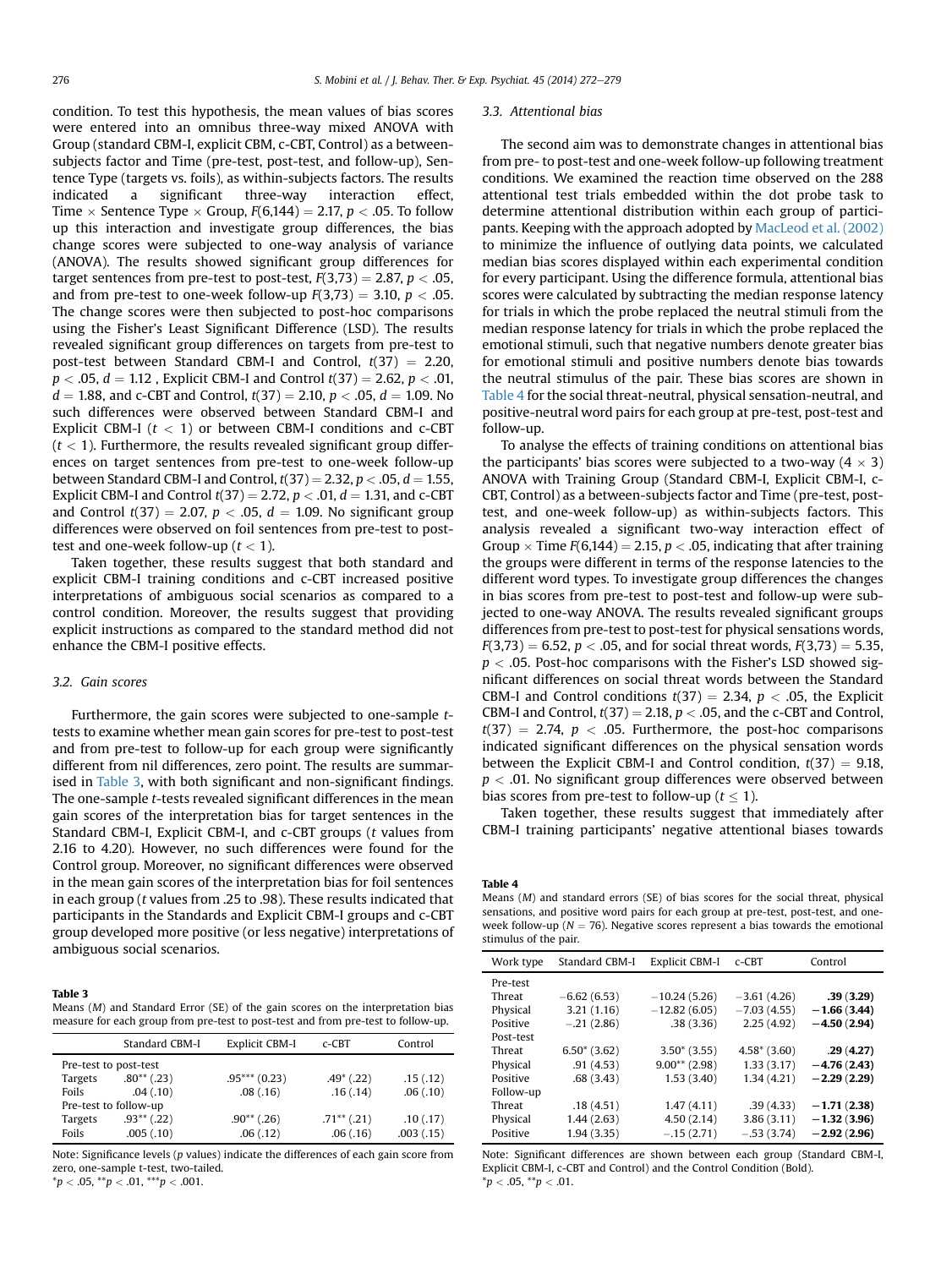threat words decreased, however these positive changes were not maintained at one-week follow-up.

## 3.4. Social anxiety

Table 5 summarises the social anxiety (FNE) scores for each group at pre-test, post-test, and one-week follow-up. The means of FNE were subjected to analysis of covariance (ANCOVA) with pretest FNE scores as covariate and the training conditions (Standard CBM-I, Explicit CBM-I, c-CBT, and Control) as between-groups factor and post-test and follow-up FNE scores as within-group factors. The result showed a significant group  $\times$  time interaction effect  $F(3,73) = 4.87$ ,  $p < .004$ ,  $\eta^2 = .17$  (a medium effect size). Post-hoc LSD revealed significant differences on FNE scores at follow-up between Standard CBM-I and Control,  $t(37) = 2.03$ ,  $p < .05$ , Explicit CBM-I and Control,  $t(37) = 2.22$ ,  $p < .05$ , and c-CBT and Control,  $t(37) = 3.12$ ,  $p < .01$ . There was no significant betweengroup difference on the FNE scores at post-test  $F < 1$ .

Taken together, these results indicate that both the standard and explicit CBM-I paradigms and c-CBT were effective in reducing social anxiety symptom at one follow-up, although the mean values still remained above the cut-off point for FNE in all three training groups.

## 3.5. Mediation analysis

The mediation analysis was conducted to examine whether changes in either positive interpretations or attentional biases would independently mediate change in social anxiety. We entered group, change in interpretation and attentional biases, into a regression model to predict change in social anxiety at follow-up as a predicted variable. This analysis revealed that a significant interaction of group by interpretation bias scores,  $R^2 = .46$ ,  $\beta = .38$ ,  $p < .02$ . The change in positive interpretations was a significant predictor of change in the FNE scores,  $\beta = .52$ ,  $p < .03$ . The change in the attentional bias scores was not a significant predictor,  $\beta = .19$ ,  $p > .20$ . These results suggest that only changes in positive interpretations mediated the CBM-I effect on social anxiety.

#### 4. Discussion

The central feature of CBT models of social anxiety is that socially-anxious individuals have cognitive vulnerability to social anxiety due to negative information processing biases (see [Clark &](#page-7-0) [McManus 2002](#page-7-0); [Heinrichs & Hofmann, 2001;](#page-7-0) [Hirsch & Clark 2004](#page-7-0) for reviews). One can assume that reducing cognitive vulnerability through modifying negative cognitive biases can reduce social anxiety symptoms. Thus, the main aim of this study was to examine the effects of CBM-I positive training compared to an analogue of computer-administered CBT program and to a nontraining intervention (passive control) on negative cognitive biases and social anxiety symptoms.

The first prediction was that both methods of CBM-I positive training (standard and explicit CBM-I) would decrease negative

#### Table 5

Means and standard deviations of the FNE scale for each group at pre-test and oneweek follow-up ( $N = 76$ ).

|           | Standard CBM-I  | Explicit CBM-I  | c-CBT            | Control      |
|-----------|-----------------|-----------------|------------------|--------------|
| Pre-test  | 23.26 (3.69)    | 24.06 (3.53)    | 23.79 (3.92)     | 24.39 (3.24) |
| Post-test | 23.21 (3.79)    | 23.44 (3.36)    | 22.89 (4.77)     | 23.56(5.03)  |
| Follow-up | $20.89^*(3.56)$ | $19.94*$ (3.24) | $18.53**$ (3.50) | 23.72 (3.70) |

Note: Significant differences are shown between each group (Standard CBM-I, Explicit CBM-I, c-CBT and Control) and the Control Condition (Bold).  $*p < .05, **p < .01.$ 

interpretations in socially-anxious individuals as compared to a control condition. The results revealed that after CBM-I high socially-anxious participants who were trained to access positive interpretations, either standard or explicit instructions, produced lower recognition ratings for negative interpretations (or higher recognition ratings for positive interpretations) of new ambiguous scenarios as opposed to a control condition. These findings suggest that both standard and explicit CBM-I training programs increased positive interpretations of the ambiguous social scenarios. These results are consistent with the previous research findings (e.g., [Beard & Amir, 2008; Murphy et al., 2007\)](#page-7-0) indicating that it is possible to reduce a negative interpretation bias and facilitate a positive interpretation bias of ambiguous social scenarios in socially-anxious individuals. Furthermore, the mediation analysis showed that positive endorsement of ambiguous scenarios mediated the CBM-I effects on social anxiety. This implies that CBM-I training reduced social anxiety possibly through changes in interpretation biases rather than attentional biases.

It was also hypothesised that providing the explicit instructions would enhance the CBM-I induced positive changes in interpretative bias and social anxiety as compared to the standard CBM-I training condition. The results were inconsistent with this hypothesis indicating no significant differences between standard and explicit CBM-I conditions. This is inconsistent with the view that explicit instructions to selectively process information may sometimes be unhelpful in CBM approaches [\(MacLeod, Martinez et al.,](#page-7-0) [2009\)](#page-7-0). Some studies using different variants of CBM did provide explicit instructions and still obtained beneficial effects of CBM delivery. For example, in a study by Watkins and colleagues ([Watkins et al., 2009\)](#page-7-0) participants with dysphoria were given explicit instructions to actively engage in generating concrete construals (e.g., focussing on the specific details of an event, on what makes each event unique, and on the process of how it happened) when imagining emotional events, as opposed to the abstract-overgeneral bias. The results showed that this concreteness training with explicit instructions decreased depressive symptoms and rumination in a subclinical sample. In another study, participants who were explicitly instructed to rehearse new appraisals of negative events showed a decrease in negative emotional reactions to them [\(Schartau et al., 2009\)](#page-7-0). It is also possible that participants in the standard CBM-I training learn some rules such as making a different kind of interpretation ([Brosan, Hoppitt, Sillence, Shelfer, &](#page-7-0) [Mackintosh, 2011](#page-7-0)) or imagining positive outcomes ([Blackwell &](#page-7-0) [Holmes, 2010](#page-7-0)), which then they can apply this in their daily life. Furthermore, it is highly likely that in the standard CBM-I paradigm participants become aware of the intention of the training through repeated practice of positive resolutions of the scenarios. In a study, Salemink and colleagues found that the vast majority of their participants were aware of the emotional outcomes of the disambiguations of the passages and this awareness partially mediated the effects of training direction on interpretive bias ([Salemink, van den](#page-7-0) [Hout, & Kindt, 2007](#page-7-0)). In the present study, we did not measure participants' awareness of the intention of the training in standard CBM-I but similar to Salemink at al.'s study majority of the participants reported having some knowledge of the direction of the training, i.e., positive resolution of the scenarios.

One may argue that making the rule to select positive meaning explicit generated expectancy about the direction of training outcomes which can result in transitory less negative and more positive ratings of the recognition sentences (a placebo effect). Future studies using a control condition matched for expectancy and instructions, but without the 'active' element of CBM may shed more light on this expectancy effect. However, the fact that there was no enhanced effect of explicit instructions indicates that this effect is unlikely.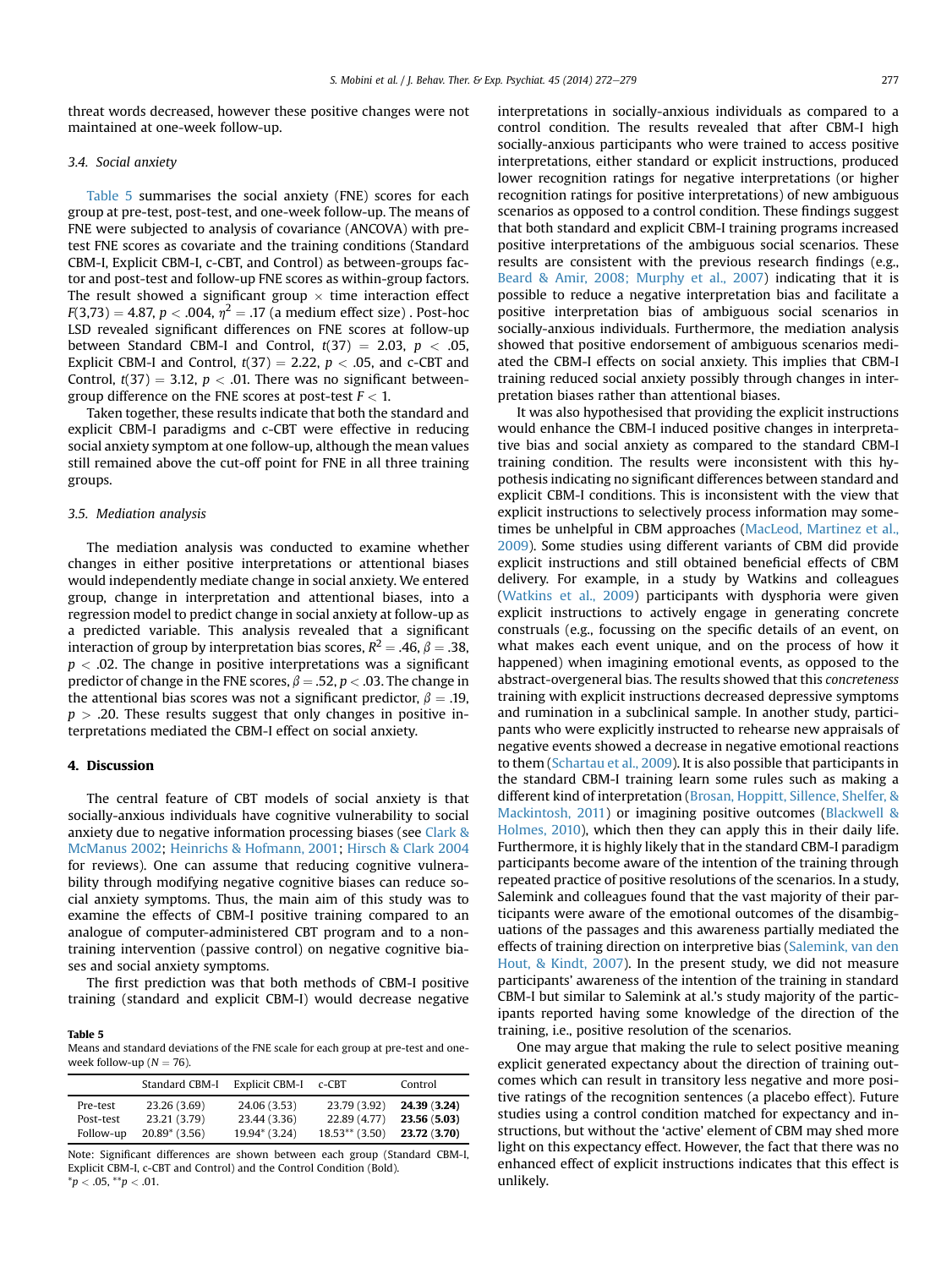<span id="page-6-0"></span>In sum, the results revealed that providing explicit instructions about the intention of the CBM-I training did not result in enhanced positive changes in interpretative bias or social anxiety. However, it is not clear whether providing explicit instructions about the applicability of CBM-I materials and practicing positive resolutions in real-life situations would enhance the effectiveness of CBM-I on reducing social anxiety. Also unlike [Watkins et al.](#page-7-0)'s (2009) study, we did not instruct participants about the possible relationship between positive resolutions of CBM-I scenarios and reductions in their social anxiety. It would be interesting to investigate this further by providing more explicit instructions about the association between positive resolutions of ambiguity in real-life social situations and social anxiety.

In this study, the c-CBT program was designed as a single session of short, condensed computerised CBT and used as an alternative intervention to compare CBM-I with an analogue of computerised CBT. Consistent with the second hypothesis, the results also showed that a single-session computer-administered CBT for social anxiety increased positive interpretations of ambiguous scenarios in socially-anxious participants. This is consistent with the finding reported by Franklin and colleagues that socially-phobic individuals treated with 14-weekly group CBT exhibited less negative interpretation bias than untreated socially-phobic individuals ([Franklin](#page-7-0) [et al., 2005](#page-7-0)). This finding is promising because it indicates that similar to a long-term CBT treatment, a computer-administered CBT program can generate more positive (or less negative) interpretations of ambiguous social situations. One possible explanation for positive changes in interpretations biases via c-CBT is that this program increased participants' awareness of the role of negative thinking pattern (e.g., negative automatic thoughts, dysfunctional assumptions) in social anxiety which in turn resulted in more positive interpretations of the ambiguous social scenarios.

It was assumed that the CBM-I training would reduce selective attention to threatening stimuli. Consistent with this hypothesis, the results showed that, to some degree, CBM-I reduced negative attentional biases towards threat information. These results are in line with the findings of two previous studies (Amir, Bomyea, & Beard, 2010; White et al., 2011) demonstrating that modifications of one component of information processing, i.e., attention or interpretation, can also result in changes in the other component. These findings suggest that targeting interpretation biases through CBM-I positive training may also have some positive immediate effects on modifying attention bias. However, it should be noted that despite some significant changes in attentional bias at posttest, the bias scores were not large in this sample and changes in the bias scores were not sustained at one-week follow-up. Future studies should investigate the effects of CBM-I on attentional bias further possibly by comparing CBM-I with an attentional variant of CBM (CBM-A).

Moreover, the results revealed a significant reduction in social anxiety with a medium effect size for the CBM-I and c-CBT conditions at one-week follow-up. This is consistent with a previous finding reported by [Beard and Amir \(2008\)](#page-7-0) that changes in interpretation bias reduced social anxiety symptoms. However, the fact that despite positive changes in the FNE scale at follow-up, these scores remained above the cut-off point (clinical significance) for the training conditions suggest that a multi-sessions CBM-I training might produce a larger effect size which is clinically significant. It remains possible that genuine CBM-I or c-CBT induced changes in cognitive biases might exert an impact that does not necessarily concur with immediate changes in self-report questionnaires as these measures assess mainly more prolonged behavioural and emotional features.

Given the findings of the present study, it is important for future CBM-I research to pursue new directions. One of the limitations of the present study was that the recognition test as a measure of interpretation bias has not yet been validated for social anxiety. To address this, the future research should focus on comparing two distinct groups of people with clinical social anxiety and without social anxiety on interpretations biases. This design can give more information about the validity of this measure. Another limitation of this study was that it was designed as a single session of CBM or an analogue session of c-CBT. Despite some promising effects of CBM-I and c-CBT in reducing negative cognitive biases in social anxiety, it would be naive to expect that direct modification of cognitive biases through a single session will yield enduring therapeutic benefits. One would expect that multi-sessions CBM-I or c-CBT programs would induce more durable changes in interpretation biases and social anxiety symptoms.

Moreover, multiple practices outside of the laboratory setting (e.g., using home computer) may prove to result in more enduring therapeutic effects on both cognitive biases and social anxiety symptoms. This may be of a particular interest when applying CBM-I to a clinical population. As [MacLeod, Koster, and Fox \(2009\)](#page-7-0) suggested, future researchers should investigate how to optimise the transfer of CBM-induced cognitive changes from the laboratory into the naturalistic setting and to effectively maintain these modified selective processing across time. This is important for both theoretical and clinical reasons. From a theoretical point of view, it is important to determine whether CBM-I induced changes fundamentally alter cognitive processes that cause and/or maintain social anxiety or if they simply produce transient, context-dependent effects. It is also clinically important to determine whether the CBM-induced changes can affect deeper levels of information processing involved in maintaining social anxiety symptoms such as negative self-appraisal (see [Mobini et al., 2013\)](#page-7-0). Finally, more research is needed to provide evidence for clinical efficacy and effectiveness of CBM-I as compared to other well-established treatments such as CBT ([NICE, 2013](#page-7-0)) and whether CBM-I can be used as an adjunct treatment method with CBT for social anxiety.

# 5. Conclusions

Taken together, this study suggests that a single session of CBM-I, using either standard or explicit instructions, and an analogue of c-CBT program increased positive interpretations of ambiguous scenarios and reduced social anxiety symptoms. Furthermore, CBM-I programs reduced attentional biases towards threat information. However, the durability of these modified cognitive biases and changes in underlying cognitive processing (e.g., selfappraisals) maintaining social anxiety remain to be seen. Further research on CBM-I is of particular value in investigating the efficacy of this intervention in the treatment of social anxiety using rigours clinical trials.

#### Acknowledgements

This work was partly supported by UK Wellcome Trust Grant awarded to Dr. Bundy Mackintosh and Dr. Laura Hoppitt. This study was carried out at the University of East Anglia, Department of Psychological Sciences, Norwich Medical School, Norwich NR4 7TJ, United Kingdom.

#### References

- [Amir, N., Beard, C., & Bower, E. \(2005\). Interpretation bias and social anxiety.](http://refhub.elsevier.com/S0005-7916(13)00105-5/sref1) [Cognitive Therapy and Research, 29](http://refhub.elsevier.com/S0005-7916(13)00105-5/sref1), 433-[443.](http://refhub.elsevier.com/S0005-7916(13)00105-5/sref1)
- [Amir, N., Bomyea, J., & Beard, C. \(2010\). The effect of single-session interpretation](http://refhub.elsevier.com/S0005-7916(13)00105-5/sref2) [training on attention bias in socially anxious individuals.](http://refhub.elsevier.com/S0005-7916(13)00105-5/sref2) Journal of Anxiety [Disorders, 24](http://refhub.elsevier.com/S0005-7916(13)00105-5/sref2), 178-[182.](http://refhub.elsevier.com/S0005-7916(13)00105-5/sref2)